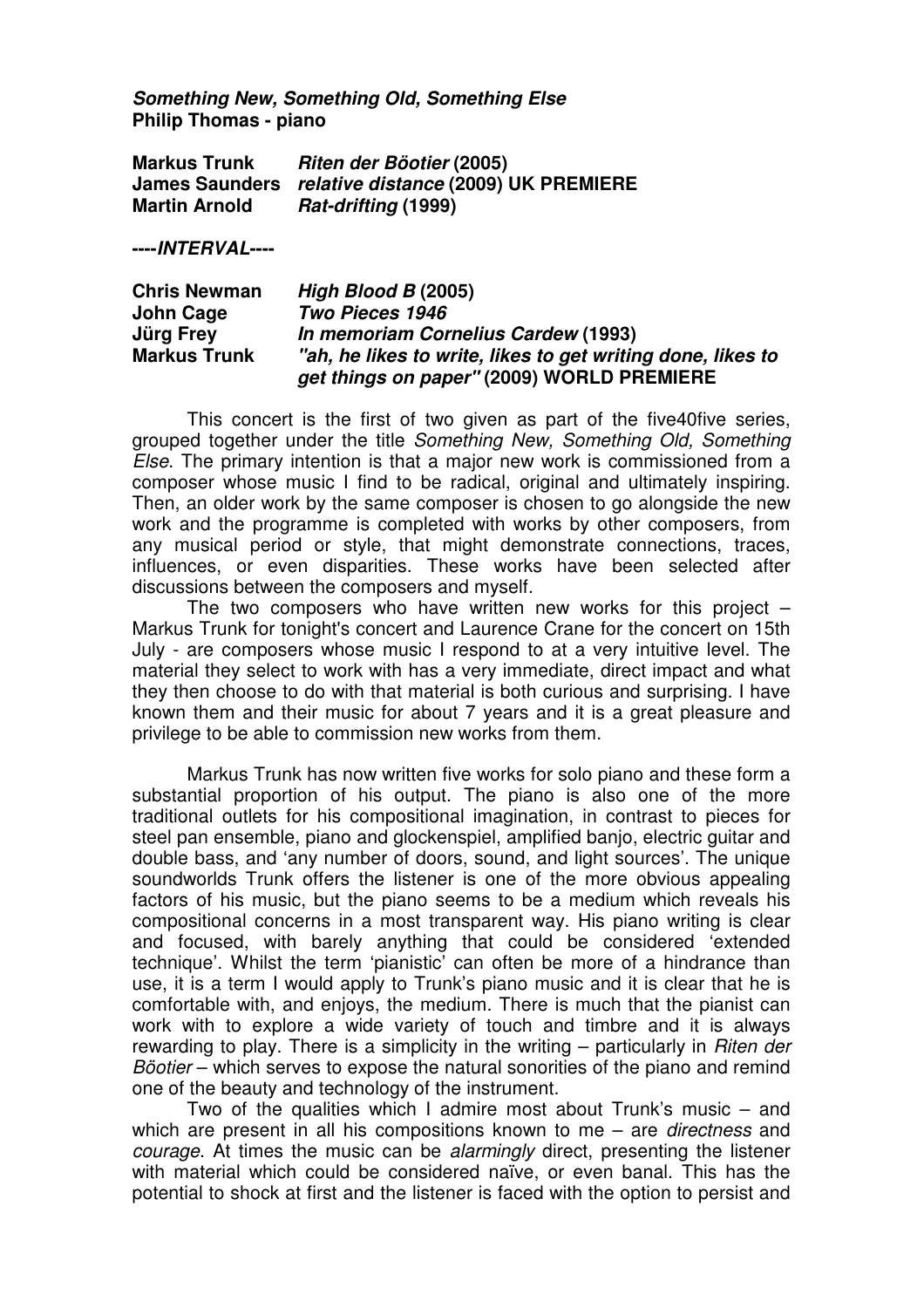engage with the material or to turn off. If the former is chosen the listener will be rewarded, for Trunk has a natural gift to turn the straightforward into the curious. Naturally, his music never actually reaches the banal but through characteristics such as rhythmic oddities, subtle deviations of harmony and colour, and a finely tuned attention to pitch and sonority, Trunk succeeds in engaging the ears and mind, no matter whether the music is contemplative or playful, fast or slow.

ah, he loves to write… is a work which is remarkably direct in its musical language and scale. Both its conception and its content reveal the intellect and work of a composer who is not afraid to take risks (see Trunk's programme note for this piece below). Many of his works are likewise founded upon risk and at times this sits uncomfortably with concert-music expectations. For example, there may be a tendency toward silence or fragility, or alternately the music may seem to refuse to let go of an idea or pause for breath. These are features of Trunk's music which are both exciting and dangerous and serve to distinguish his music from much of current so-called 'new music'. Trunk is an original composer but, more importantly, one who writes truly engaging music, combining a refined beauty with a hard-edged physicality.

## \*\*\*\* **Riten der Böotier (Rites of the Boeotians)**

The fragments of the Plataeae Manuscript, in a transcription for solo piano (2005)

Archaic cultures, real or imagined, hold great fascination for many artists. In particular, many composers seem to have been intrigued by visions of ancient Greece – see Debussy's Six épigraphes antiques and Danseuses de Delphes, Satie's Gnossiennes and Gymnopédies and Stravinsky's Oedipus Rex.

However, these works aren't attempts at reconstruction, and neither is my piece. They should, in analogy to the literary genre of science fiction, really be classed as music history fiction. (Thanks to Daniel Wolf for supplying me with this term.) Their evocative titles usually provide the composer with a cover under which to experiment with musical conventions; coincidentally, much the same goes for the concept of the "fragment".

In many ways, Rites of the Boeotians represents a journey into my own past rather than the cradle of Europe; for one thing, the pieces were conceived at the same piano as my very first compositions, an Edwardian-era upright at my parents' house. This is where I had my first piano lessons, and soon after started to pen my own creations – predominantly suites of quirky piano miniatures with fantastical titles... I am certain that that instrument's particular sonority and delicate touch are responsible for any apparent subtleties in Rites of the Boeotians. [Markus Trunk]

James Saunders' **relative distance** assigns specified sounds (the composer writes) to hand-drawn circle/line notations, such that their relative position on the page determines the frequency and distribution in time of individual events. For the past 9 years Saunders has been concerned with a series of works which have been grouped together as part of the 'untitled' series (titles have taken the form of the date of performance). relative distance is thus a marked departure for the composer and notationally it is very different from the 'untitled' pieces. However, the composer's concerns remain consistent  $-$  a tendency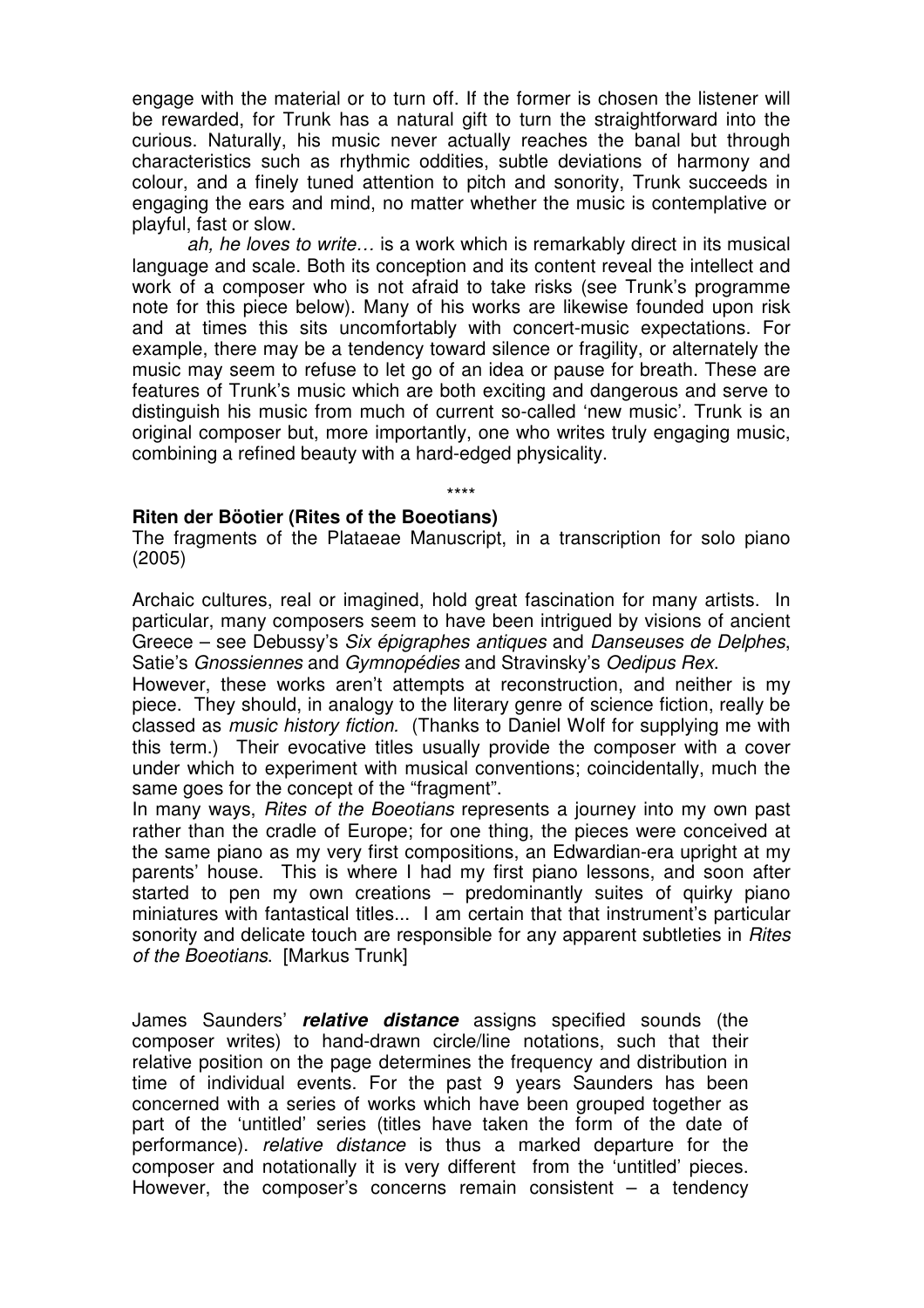toward 'small' sounds, barely audible at times, an inclusion of atmospheric sounds not as an interruption but as an accepted part of the piece, and a desire to create performance situations which are different on each occasion.

Martin Arnold's **Rat-drifting** takes its name from the colloquial term "ratrunning". "Rat-running" is "the practice of driving through residential side streets to avoid congested main roads." It's a happy metaphor for a kind of music-making: it has all that "off-the-beaten-track" stuff going for it but, more significantly, it suggests taking an activity to a place where it isn't intended, using something in a way it isn't meant for, and unintentionally disturbing someplace comfortable (the disturbance being merely a byproduct of an activity that has another set of preoccupations). It also has the completely undesirable connotation of someone trying anything to get to a destination more quickly. This idea of being highly motivated to reach a goal has nothing in common with my music; thus, we're drifting not running. With "drifting," I was thinking about the Situationist International's idea of drifting, the dérive, a term they coined to suggest a "technique of transient passage through varied ambiances. The dérive entails playful-constructive behavior and awareness of psychogeographical effects; which completely distinguishes it from the classical notions of the journey and the stroll. [Martin Arnold]

**High Blood B** was written in 2005, and is the result of taking an 18th century piano sonata, & repositioning it vis-a-vis itself, to create a new kind of musical syntax, a new kind of coming-together of harmony out of a familiar background; thus it is possible to discern how distanced the piece is from its source material - like a model for the phenomenon of memory, the now being an internalisation of the then. [Chris Newman]

In the mid-1940's John Cage was seeking new methods to limit his compositional choices. These **Two Pieces (1946)** are the first examples of a new technique often referred to as the 'gamut' technique (developed further in pieces such as The Seasons and String Quartet in Four Parts). This essentially involves a limited selection of material (chords, single notes, brief fragments of melody) each unit of which retains its identity as Cage 'slots' it within a fixed durational structure, essentially unchanged or varied. The continuity is dependent upon Cage's taste, each section generally focusing around one or two of these ideas.

The choice of material reflects Cage's preferences for sevenths and ninths intervals and one can detect the influence the *sounds* (though not the methods) the music of Schoenberg and Webern had upon Cage (as it did upon Feldman also). The first piece also reveals the increasing importance the role of silence was to play in Cage's compositions and ideas. In this piece, spaces of up to five bars at a time are left unfilled by notated material.

Jürg Frey is a Swiss composer concerned with presenting musical material with the minimum of intervention, allowing instead the soundworld of any given piece to become the focus rather than the forced manipulation of those sounds to some preconceived end. **In memoriam Cornelius Cardew** is a brief tribute to the renowned experimental English composer who died in 1981.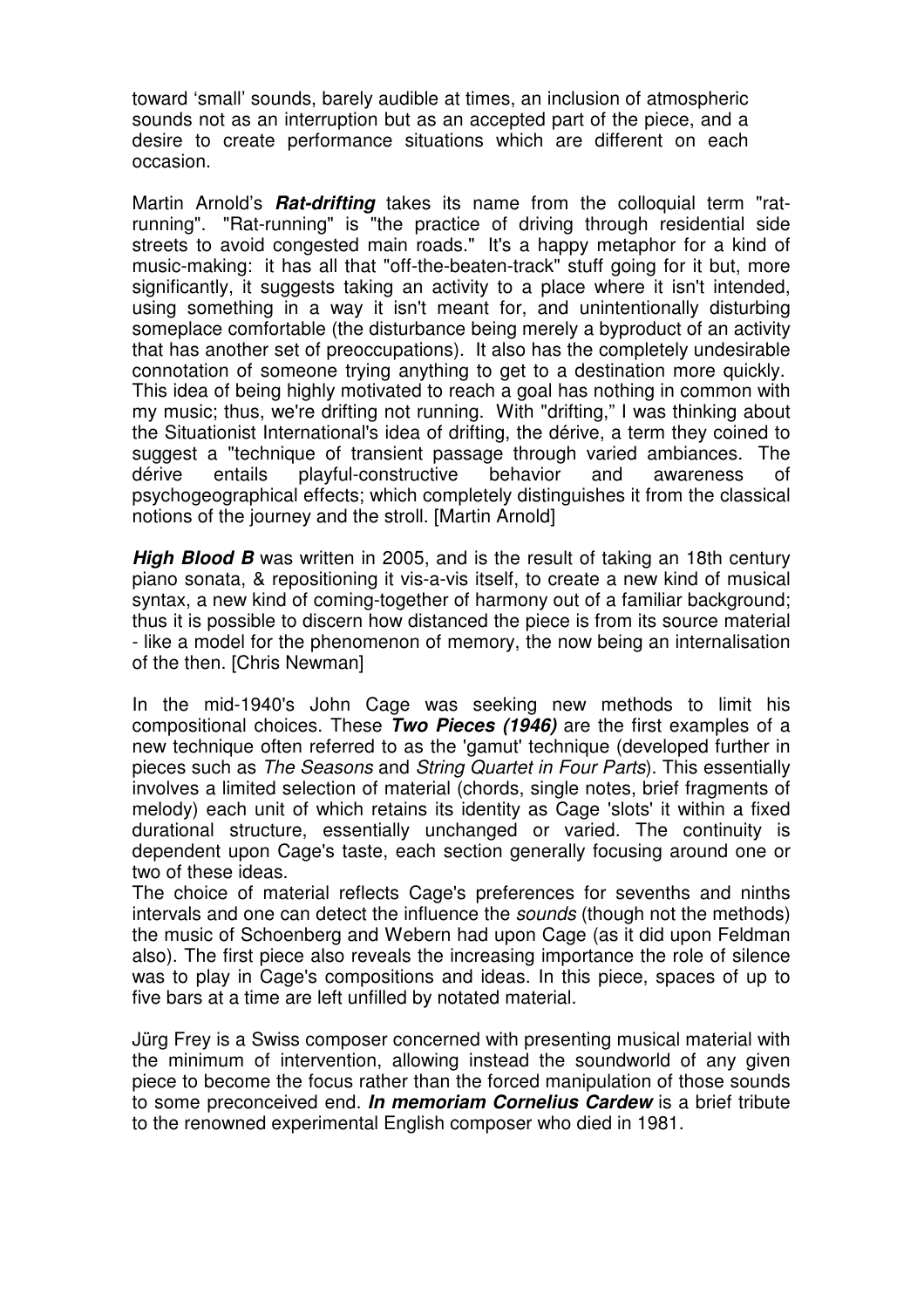## **ah, he likes to write, likes to get writing done, likes to get things on paper**  for piano solo (2009)

This work was written in the manner of a diary. Without much of an overall system or plan, I started out afresh on each day of writing, more or less improvising within the confines of a number of closely defined parameters. Stopping myself from re-writing or developing what I had produced on the previous day was both difficult and liberating. In the end, not everything made it into the finished score, but, with one exception, the individual segments still appear in the order in which they were written.

The title of the piece is a quote from a journal entry made in 1969 by Robert Lax, in which he mockingly speaks of himself in the third person. Lax was an American writer who lived abroad and in relative isolation for most of his life. It appears that writing was a necessity for him, whereas having a career as a poet, or even defining himself as one, was of little importance.

It is perhaps in the format of the diary that Lax found his ideal medium, free from the constraints of having to produce something akin to literature, or art. It offered an environment where his thoughts could take on whatever form suited them best, be it that of matter-of-fact description, mischievous commentary, philosophical reflection, or indeed poetry. In his hands, these varied responses to each day's events combine to form a continuous inner dialogue.

I'd love to be as unconcerned about what form my work takes, about what constitutes a piece, whether I am being coherent – indeed whether any of it qualifies as "music". [Markus Trunk]

**Markus Trunk** was born 1962 in Mannheim, Germany. He studied composition in Karlsruhe (with Mathias Spahlinger and Walter Zimmermann) and the United States (with Alvin Lucier). He has been resident in London since 1996 and received a PhD in Musical Composition from Birmingham University under the supervision of Vic Hoyland.

He has had performances in many European countries and at the ISCM World Music Days, the Bang on a Can Festival (New York) and the Huddersfield Contemporary Music Festival. On a clear day for large orchestra, a commission from Hessischer Rundfunk Frankfurt, received its UK premiere in a performance by the BBC Symphony Orchestra. twin/double was premiered in 2007 by the Bozzini Quartet and broadcast by Radio 3. 2008 saw the first performances of when air too still and Parhelion, in interpretations by Exaudi and Apartment House.

He is the recipient of fellowships and funding from the DAAD, the foundation Heinrich Strobel Stiftung and the British Academy. He is also a member of the British Music Information Centre's New Voices scheme and a co-organiser of "Music we'd like to hear", an ongoing series of curated concerts of experimental music in London.

**Philip Thomas** (b.1972, North Devon) specialises in performing new and experimental music, including both notated and improvised music. He places much emphasis on each concert being a unique event, designing imaginative programmes that provoke and suggest connections. Philip's most recent solo projects have included a survey of the piano music of Christian Wolff, including the European premiere of his latest work for solo piano 'Long Piano (Peace March 11)' at the 2007 Huddersfield Contemporary Music Festival, alongside premieres of new works by Stephen Chase, Tim Parkinson and Michael